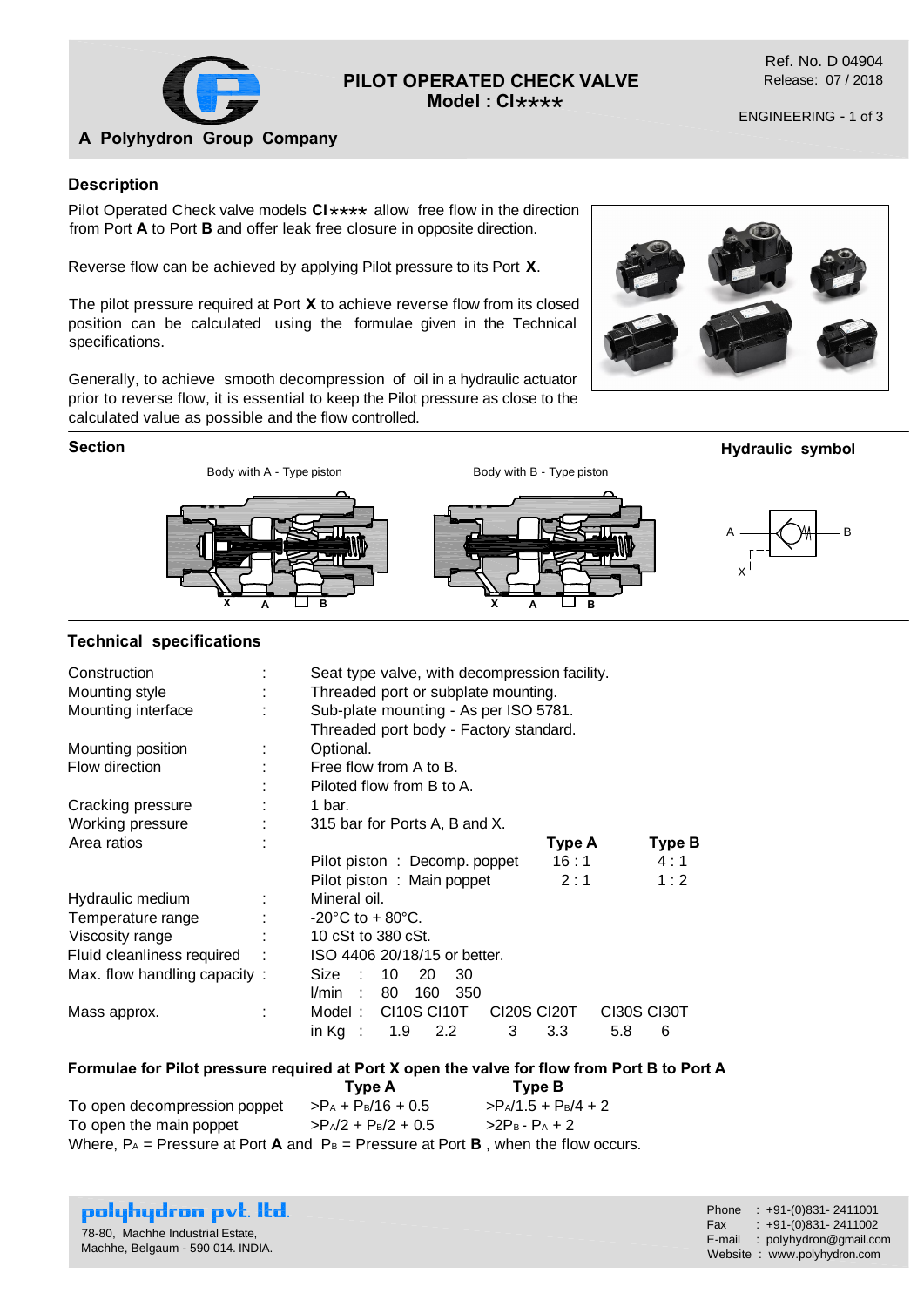

### D 04904-**CI** \*\*\*\*<br>CNCINEFRING 2 of 2 ENGINEERING - 2 of 3

Dimensions in mm.

### **Unit dimensions**







| l Size I | L1                                               | L <sub>2</sub> | L3 | L4 | L5                          | L6   | L7   | L8  | <b>B1</b> | <b>B2</b> | B <sub>3</sub> | <b>B4</b> | H1 | H2   | ØD1 | ØD <sub>2</sub> |
|----------|--------------------------------------------------|----------------|----|----|-----------------------------|------|------|-----|-----------|-----------|----------------|-----------|----|------|-----|-----------------|
| 10       |                                                  |                |    |    | 115   90.5   52   18.5   17 | 29   | 67.5 | 46  | 8.3       | 83        | 66.5 87        |           | 55 | 27.5 | 30  | G1/2            |
| 20       |                                                  | 135   108.5    | 64 | 20 | 19                          | 30.5 | - 83 | -58 | 9.5       | 93        | -74            | 97        | 65 | 32.5 | 44  | - G1            |
| -30      | $ 167.5 133 88.5 15 22.5 35.5 105 69.5 9.5 116 $ |                |    |    |                             |      |      |     |           |           | 97             | 120       | 80 | 40   | 60  | G1 1/2          |

#### **Sub-plate mounting body**





#### **Subplate mounting interface as per ISO 5781.**



**Note:** Valve fixing S.H.C Screws are not in scope of supply.

| <b>Size</b> | 1ء    | L2 | L3                                | 4ء   | 5ء                   | L6    | L7   | L8   | L9   | L <sub>10</sub> | <b>B1</b> | B <sub>2</sub> | B <sub>3</sub> | <b>B4</b> | B <sub>5</sub> | B <sub>6</sub> | B7  | H1 | ØD1<br>max | Valve fixing<br>S.H.C Screws<br><b>Class 12.9</b> | Tightening<br>Torque<br>N <sub>m</sub> |
|-------------|-------|----|-----------------------------------|------|----------------------|-------|------|------|------|-----------------|-----------|----------------|----------------|-----------|----------------|----------------|-----|----|------------|---------------------------------------------------|----------------------------------------|
| 10          | 115   |    | $38.5$   18.5                     | 7.1  | 21.4                 | $---$ | 31.8 | 35.7 | 42.9 | 80              | 90        | 45             | 9.2            | 33.3      | 58.7           | 66.7           | 85  | 51 | 13         | M <sub>10</sub> x 45L<br>4 nos                    |                                        |
| 20          | 135   |    | $\vert$ 39.5 $\vert$ 17.5 $\vert$ | 11.1 | 20.8                 | $---$ | 44.5 | 49.2 | 60.3 | 95              | 100       | 50             | 10.3           | 39.7      | 73             | 79.4           | 100 | 63 | 22         | M10 x 50L<br>4 nos                                | 77                                     |
| 30          | 167.5 |    | $44.5 $ 15.5                      | 16.7 | $\vert$ 24.6 $\vert$ | 42.1  | 62.7 | 67.5 | 84.1 | 115             | 120       | 60             | 11.6           | 48.4      | 92.9           | 96.8           | 120 | 80 | 31         | M10 x 65L<br>6 nos                                |                                        |